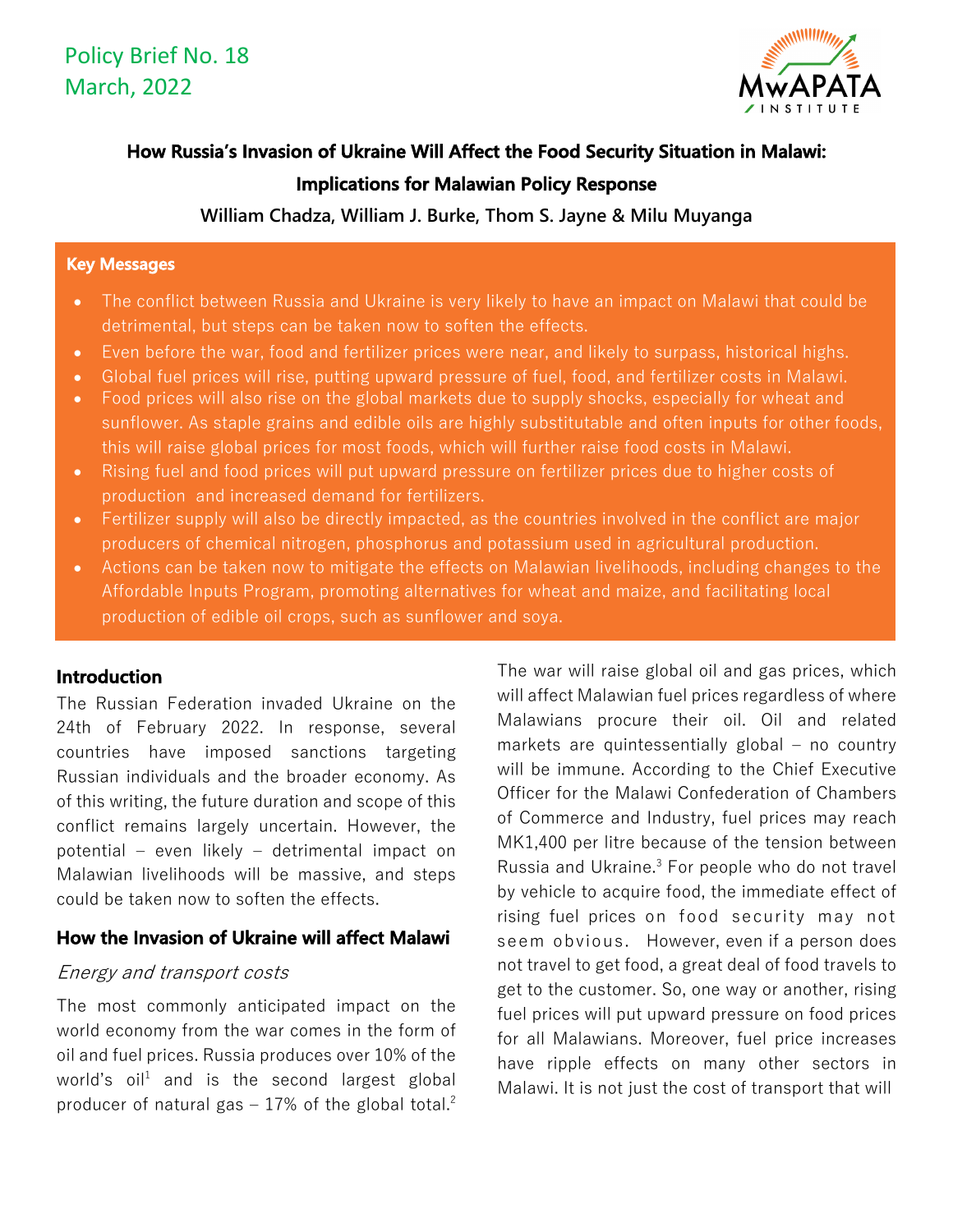go up; but the prices of basic commodities and other services that require transportation will also go up. This will have a negative impact on people's livelihoods.

### Food prices

Fuel prices will increase the margins along the food value chain  $-$  whether that is between domestic and world prices, urban and rural prices, rural and farmgate prices, or all three - but there will also be more direct upward pressure on food prices because the countries involved in Russia's war produce a great deal of food. Russia is the world's third largest wheat producer, for example. Russia, Ukraine, and Belarus (Russia's ally in the war) produce about 4% of the world's maize, 15% of the world's wheat, and 55% of the world's sunflower oil. <sup>4</sup> Either due to sanctions or war-hampered production, it is almost certain that a substantial share of this will be removed from global markets. Importantly, staple grains and edible oils are highly substitutable and inputs into prepared foods, meaning these production deficits will put upward pressure on all world prices for virtually all food. Again, whether a country imports from one of the countries at war will not determine whether price effects are felt at home  $-$  the global production decline will affect prices everywhere, including Malawi.

That said, Malawi is particularly vulnerable because Russia is one of the five countries where the bulk of Malawi's food imports originates. For example, in 2018, Malawi sourced about 17% of its total food imports (and most of its wheat) from the Russian Federation. <sup>5</sup> Prices for bread and other food products that use wheat are already going up. Interviews with bakery owners in Lilongwe reveal that the retail price of a 50kg bag of wheat flour has risen 42% from MK45,000 to MK64,000 since the beginning of the war; the price of bread has

increased 50%, from roughly MK600 to MK900 per loaf.

Troublingly, this at a time when food prices were already high. For example, the average price for maize in February was nominally 65% greater in 2022 than during the same month in 2018. 6,7 There are numerous reasons for this, but the main driver is the rise in global prices associated with the Covid-19 pandemic. Moreover, according to the first round of the agriculture survey conducted by the Ministry of Agriculture, Malawi's own production is expected to be lower than average this year, in part due to late rains and flooding in the South. 3.9 million metric tons of maize will be produced in the 2022/2023 growing season, a decrease from 4.4 million metric tons realized last year.

### Fertilizer Prices

Even in January 2022, prior to the Russian invasion, fertilizer prices in Malawi were near an all-time high -- 130-160% higher than in August 2020, driven primarily by rises in global prices. The crisis in Ukraine is likely to increase fertilizer prices even further. Russia is the 4th largest producer of chemical fertilizers in the world. Ukraine is also amongst the top 20, and Belarus is a major player too. Collectively, these three countries produce about 10% of the world's nitrogen (N) and phosphorus (P) fertilizers, and 35% of the world's potassium (K). <sup>4</sup> Moreover, higher global food prices in 2022 will continue to drive up demand for (and thus prices of) fertilizer on global markets, while higher fuel costs will widen the gap between world and Malawian prices.

So, in addition to the other upward forces on food and fertilizer prices, the world is likely to see an 8- 10% reduction in the supply of fertilizer on the global market in the coming year  $-$  perhaps more for those which include potassium  $-$  that will further add to the cost of fertilizer in Malawi, which have already risen. As of 10th March 2022, fertilizer FOB in the Middle East were between \$860/ton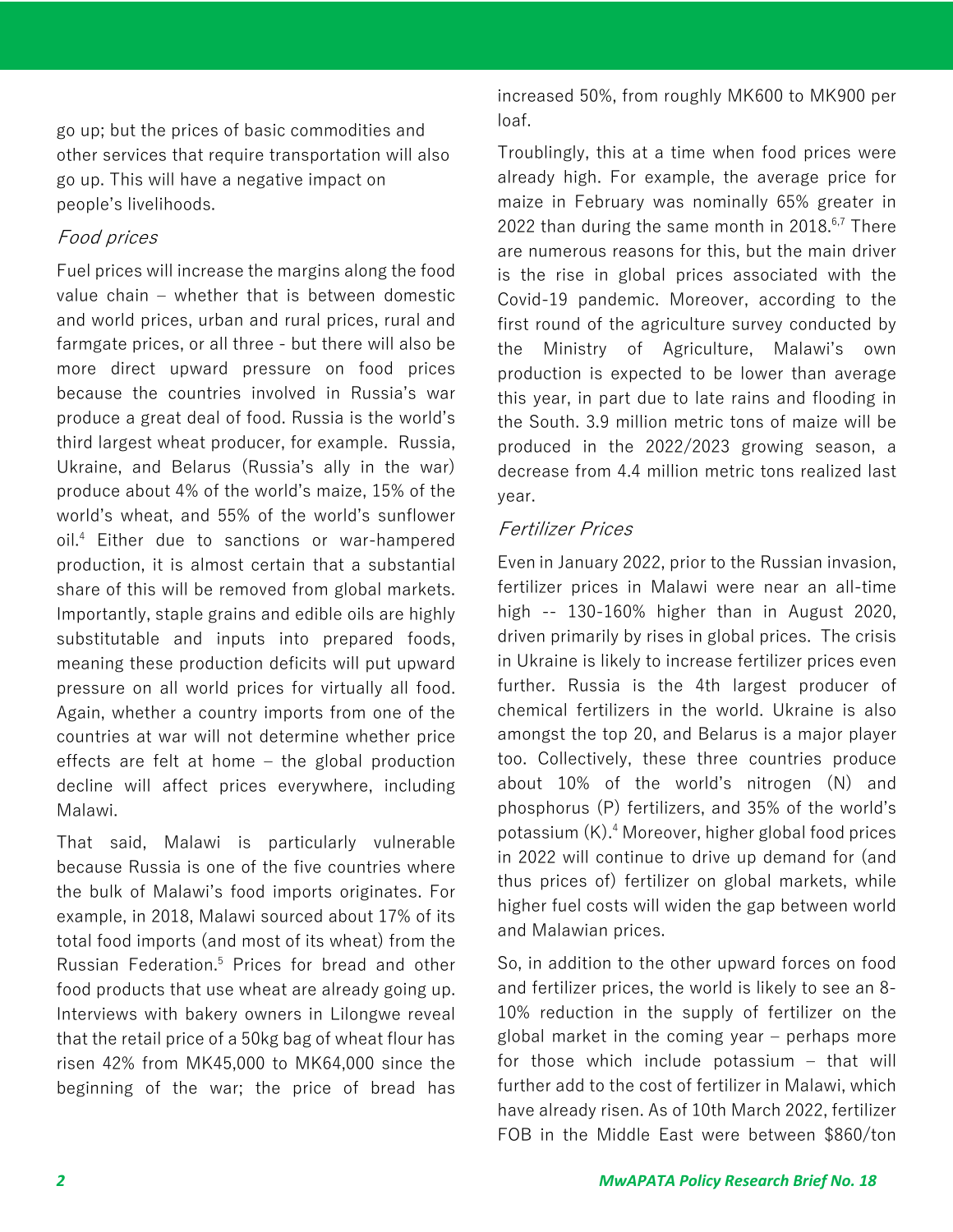and \$1000/ton. In Egypt, the prices were between \$925 and \$1,100/ton. <sup>8</sup> As the agricultural season in the European Union starts now, fertilizer prices will continue to rise.

Importantly, while high food prices will drive up fertilizer prices, the reverse is also true: high fertilizer prices will result in higher food prices later. This inflationary cycle will be slowed when production of food, fertilizers, and food outside of the conflict zone responds to global price signals, but this will take time. For example, deciding to produce more seed is not as simple as flipping a switch. Often seed production decisions are made with a horizon of two or more years, and of course it then takes another growing season to realize the additional food production. 9,10 The shocks from this war will be felt in these agricultural markets for multiple years, at least.

### **How the Invasion of Ukraine will affect Malawi**

The situation in Europe is extremely volatile, so few predictions about food and fertilizer prices, even in the near future, can be made with confidence. All uncertainty acknowledged, fuel, farm input, and food prices have already risen, and it is very likely they will be substantially higher in the coming year than they are now. It is therefore prudent to consider steps that could be taken to ease the forthcoming burden.

Options to consider include:

- 1. Agree on Affordable Inputs Program (AIP) reforms as soon as possible to improve land, labor and fertilizer productivity for locally produced maize and legumes (see Nyondo et al., 2022 for details).
- 2. Avoid delays in the procurement and delivery of AIP inputs for the 2022/23 season, given that fertilizers are likely to be in short supply on the world market.
- 3. Support Dimba/winter cropping in the areas affected by Cyclone Ana. Interviewed farmers

have explained how floods are usually followed by a bumper Dimba harvests - fertilizer swept from the uplands by the floods get deposited in Dimba areas (Nyirenda et al., forthcoming). Ensuring access to seeds (and perhaps pesticides) will ensure Malawi can take full advantage.

- 4. The Government can contract commercial farmers for irrigated winter maize in a timely way to secure needed maize supplies later in the year.
- 5. Farm households may need to diversify their diets by increasing reliance on other foods such as cassava, sorghum, rice and potatoes in order to reduce their expenditures on maize and wheat products.
- 6. The Government can explore working with the large millers to blend sorghum or other locally produced grains with wheat for bread products.
- 7. Invest in increased productivity of commodities which are typically imported but which could be produced locally, such as wheat and wheat substitutes.

Finally, the change in the global economic outlook also presents opportunities. Specifically, the increase in food prices and reduction in oilseed production is likely to significantly increase demand for crops that Malawians can produce, such as groundnuts, sunflower, and soya. Although the domestic capacity to process into oil is low, there is still enormous potential to benefit from producing oilseeds in the coming year(s).

Government and donor actions that can move Malawians into oilseed (especially sunflower) production will have high returns. A shift from narrowly focusing on maize production to facilitate farmers' entrance into these markets could help lessen the impact of forthcoming shocks and provide opportunities for growth. There is some urgency, though, as other actors in the region (and globally) will see similar opportunities. First movers